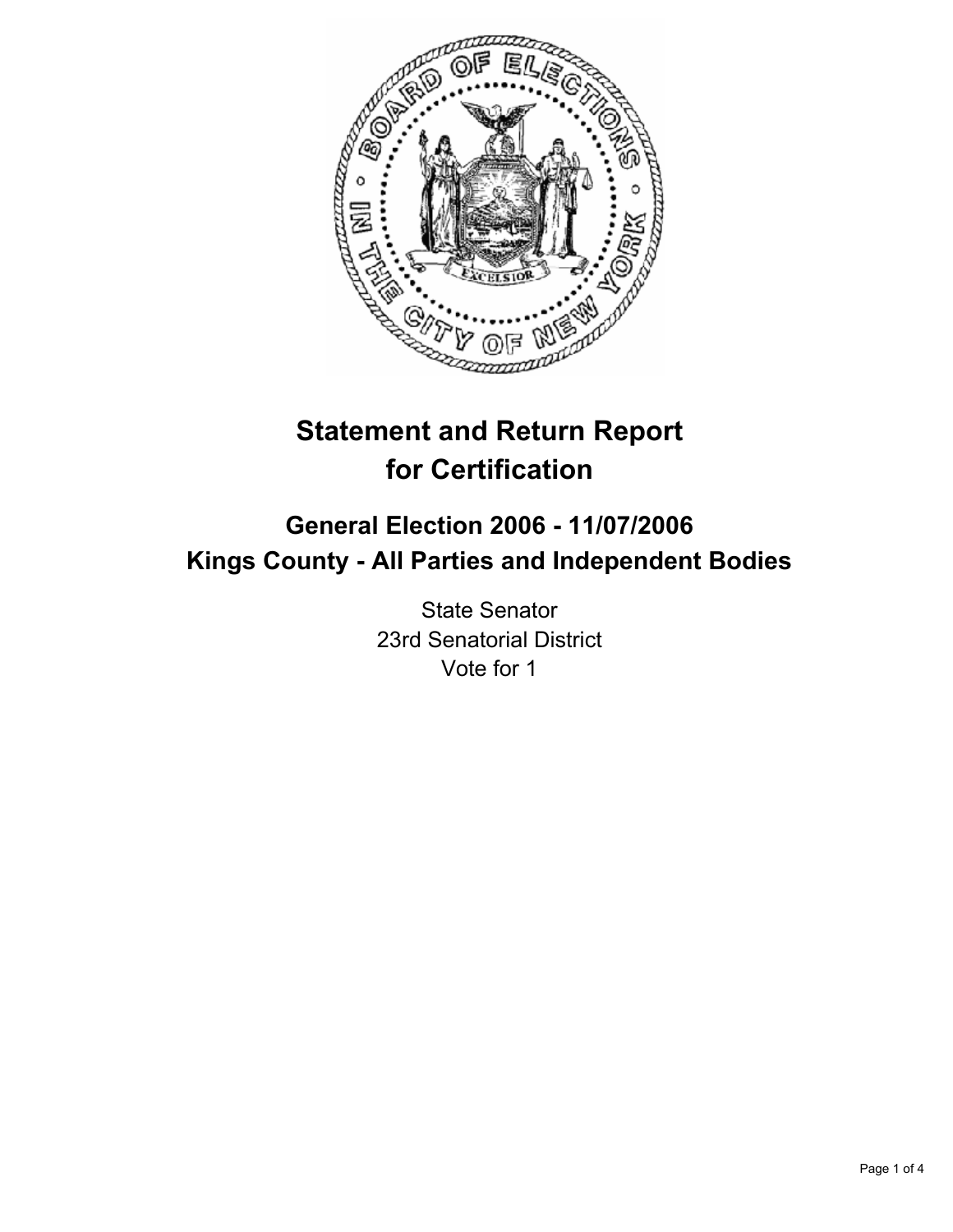

### **Assembly District 46**

| <b>PUBLIC COUNTER</b>             | 5,081 |
|-----------------------------------|-------|
| <b>EMERGENCY</b>                  | 0     |
| ABSENTEE/MILITARY                 | 213   |
| AFFIDAVIT                         | 71    |
| <b>Total Ballots</b>              | 5,377 |
| DIANE J SAVINO (DEMOCRATIC)       | 3,244 |
| DIANE J SAVINO (INDEPENDENCE)     | 102   |
| DIANE J SAVINO (WORKING FAMILIES) | 154   |
| JOAN BRAUNSTEIN (WRITE-IN)        |       |
| <b>Total Votes</b>                | 3,501 |
| Unrecorded                        | 1.876 |

## **Assembly District 47**

| PUBLIC COUNTER                    | 3,204 |
|-----------------------------------|-------|
| <b>EMERGENCY</b>                  | 0     |
| ABSENTEE/MILITARY                 | 128   |
| AFFIDAVIT                         | 46    |
| <b>Total Ballots</b>              | 3,387 |
| DIANE J SAVINO (DEMOCRATIC)       | 1,807 |
| DIANE J SAVINO (INDEPENDENCE)     | 70    |
| DIANE J SAVINO (WORKING FAMILIES) | 100   |
| <b>Total Votes</b>                | 1,977 |
| Unrecorded                        | 1,410 |

## **Assembly District 48**

| PUBLIC COUNTER                    | 2,650 |  |
|-----------------------------------|-------|--|
| <b>EMERGENCY</b>                  | 2     |  |
| ABSENTEE/MILITARY                 | 45    |  |
| <b>AFFIDAVIT</b>                  | 17    |  |
| <b>Total Ballots</b>              | 2,750 |  |
| DIANE J SAVINO (DEMOCRATIC)       | 1,251 |  |
| DIANE J SAVINO (INDEPENDENCE)     | 120   |  |
| DIANE J SAVINO (WORKING FAMILIES) | 65    |  |
| <b>Total Votes</b>                | 1,436 |  |
| Unrecorded                        | 1.314 |  |

#### **Assembly District 49**

| <b>PUBLIC COUNTER</b>             | 2,012 |
|-----------------------------------|-------|
| <b>EMERGENCY</b>                  | 0     |
| ABSENTEE/MILITARY                 | 38    |
| AFFIDAVIT                         | 17    |
| <b>Total Ballots</b>              | 2,082 |
| DIANE J SAVINO (DEMOCRATIC)       | 1,015 |
| DIANE J SAVINO (INDEPENDENCE)     | 54    |
| DIANE J SAVINO (WORKING FAMILIES) | 52    |
| JACK PURVIN (WRITE-IN)            |       |
| <b>Total Votes</b>                | 1,122 |
| Unrecorded                        | 960   |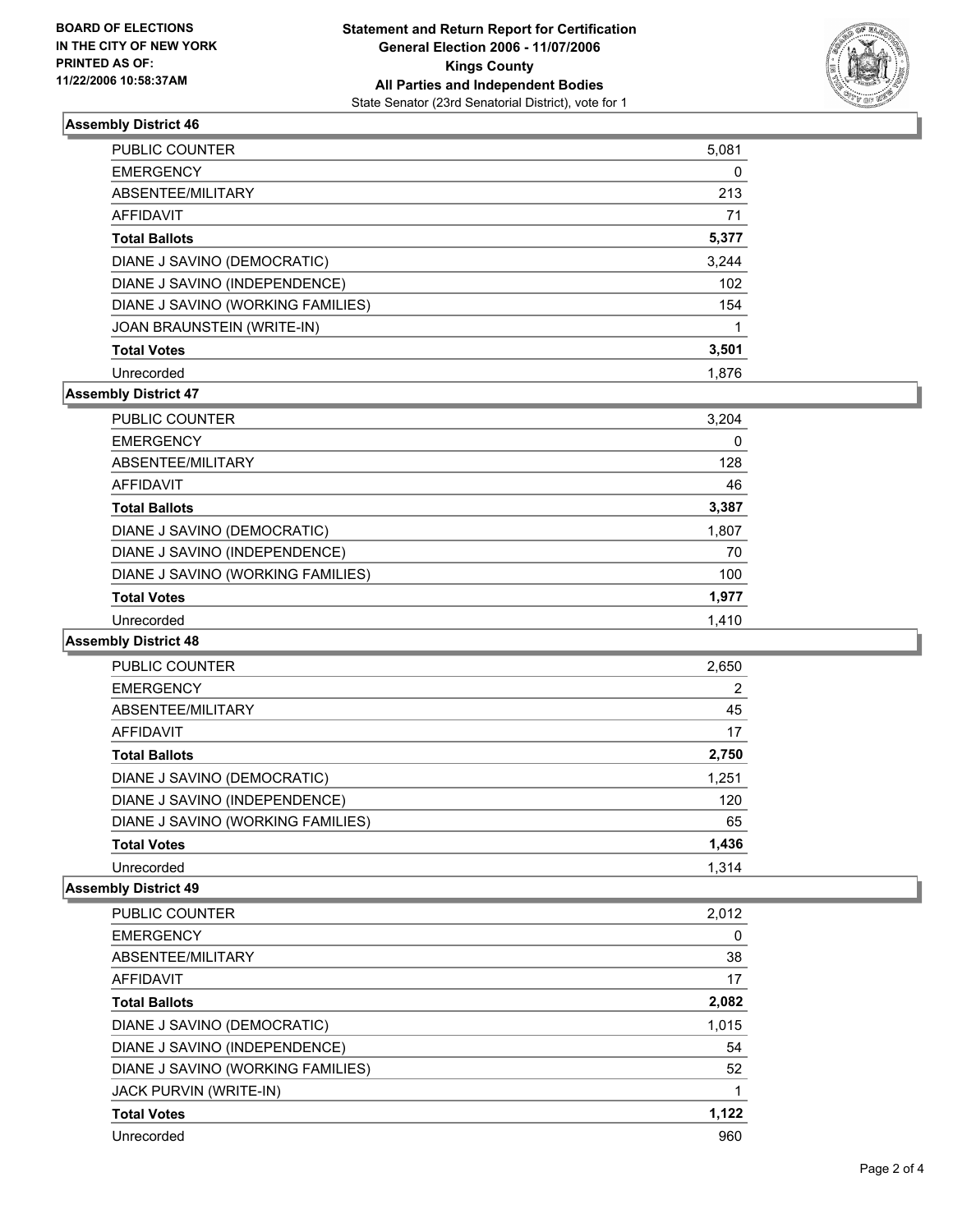

## **Assembly District 51**

| PUBLIC COUNTER                    | 3,518 |
|-----------------------------------|-------|
| <b>EMERGENCY</b>                  | 20    |
| ABSENTEE/MILITARY                 | 69    |
| <b>AFFIDAVIT</b>                  | 70    |
| <b>Total Ballots</b>              | 3,692 |
| DIANE J SAVINO (DEMOCRATIC)       | 1,983 |
| DIANE J SAVINO (INDEPENDENCE)     | 78    |
| DIANE J SAVINO (WORKING FAMILIES) | 148   |
| <b>Total Votes</b>                | 2,209 |
| Unrecorded                        | 1,483 |
|                                   |       |

### **Assembly District 60**

| <b>PUBLIC COUNTER</b>             | 504 |
|-----------------------------------|-----|
| <b>EMERGENCY</b>                  | 0   |
| ABSENTEE/MILITARY                 | 5   |
| AFFIDAVIT                         | 6   |
| <b>Total Ballots</b>              | 516 |
| DIANE J SAVINO (DEMOCRATIC)       | 146 |
| DIANE J SAVINO (INDEPENDENCE)     | 37  |
| DIANE J SAVINO (WORKING FAMILIES) | 20  |
| <b>Total Votes</b>                | 203 |
| Unrecorded                        | 313 |